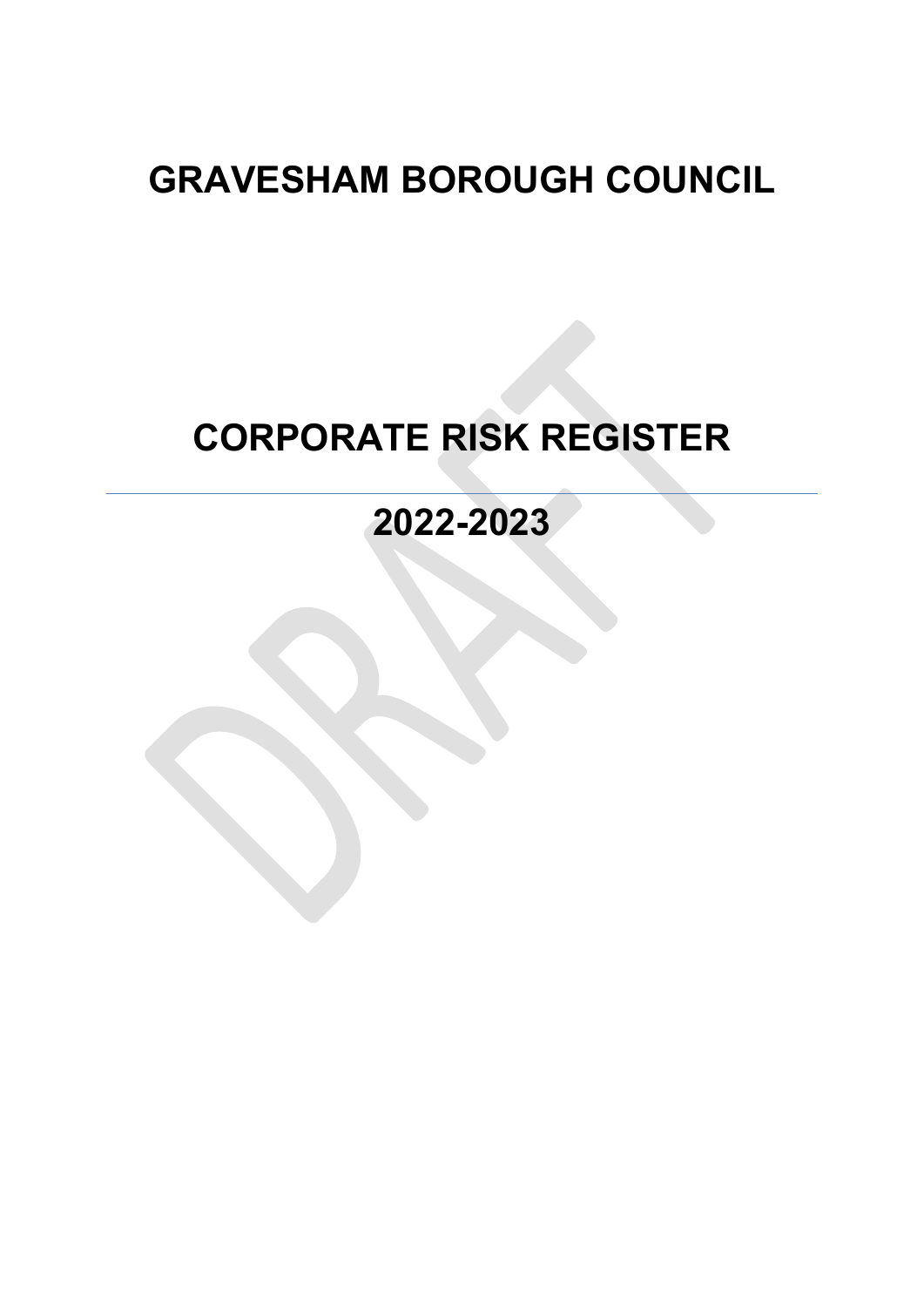Gravesham Borough Council's Corporate Risk Register is the result of a strategic risk management exercise conducted annually to identify, analyse and prioritise those risks that may affect the ability of the council to achieve its corporate objectives. Key risks facing the council are identified through discussion with Cabinet Members, Finance and Audit Committee Members, Members, Directors, Assistant Directors, Service Managers and other senior managers

The risk management exercise establishes the severity of risks through the utilisation of the risk matrix below. The risk matrix is used to establish the inherent risk score, the residual risk score and the target risk score.

**The Inherent Risk** – The severity of the risk is determined before any controls have been introduced to reduce or mitigate the risk.

**The Residual Risk** – The severity of the risk is determined after implementation of controls that reduce or mitigate the risk. The "residual" risk position is effectively the "tolerable" risk position which the Council is **willing** to operate given current constraints. It balances the funding position with objectives outlined in the councils Corporate Plan.

**The Target Risk** – This is the "Optimal" risk position which the Council **aims** to reach through a combination of both improvements in existing controls and the introduction of new ones. This is informed by the Councils objectives detailed in the Corporate Plan.

|                   | <b>Very</b><br><b>High</b>            | 5                       | 5                       | 10                      | 15                      | 20                      |
|-------------------|---------------------------------------|-------------------------|-------------------------|-------------------------|-------------------------|-------------------------|
|                   | <b>High</b>                           | 4                       | $\overline{\mathbf{4}}$ | 8                       | 12                      | 16                      |
|                   | <b>Medium</b>                         | 3                       | 3                       | 6                       | 9                       | 12                      |
| <b>LIKELIHOOD</b> | Low                                   | $\overline{\mathbf{2}}$ | $\overline{2}$          | $\overline{\mathbf{4}}$ | $6\phantom{1}6$         | 8                       |
|                   | <b>Very</b><br>Low                    | 1                       | 1                       | $\overline{2}$          | $\overline{\mathbf{3}}$ | $\overline{\mathbf{4}}$ |
|                   | <b>High Risk</b>                      |                         | 1                       | $\overline{2}$          | $\mathbf 3$             | $\overline{\mathbf{4}}$ |
|                   | <b>Medium Risk</b><br><b>Low Risk</b> |                         | Negligible              | Significant             | <b>Serious</b>          | <b>Critical</b>         |
|                   |                                       |                         |                         | <b>IMPACT</b>           |                         |                         |

### **The Risk Matrix**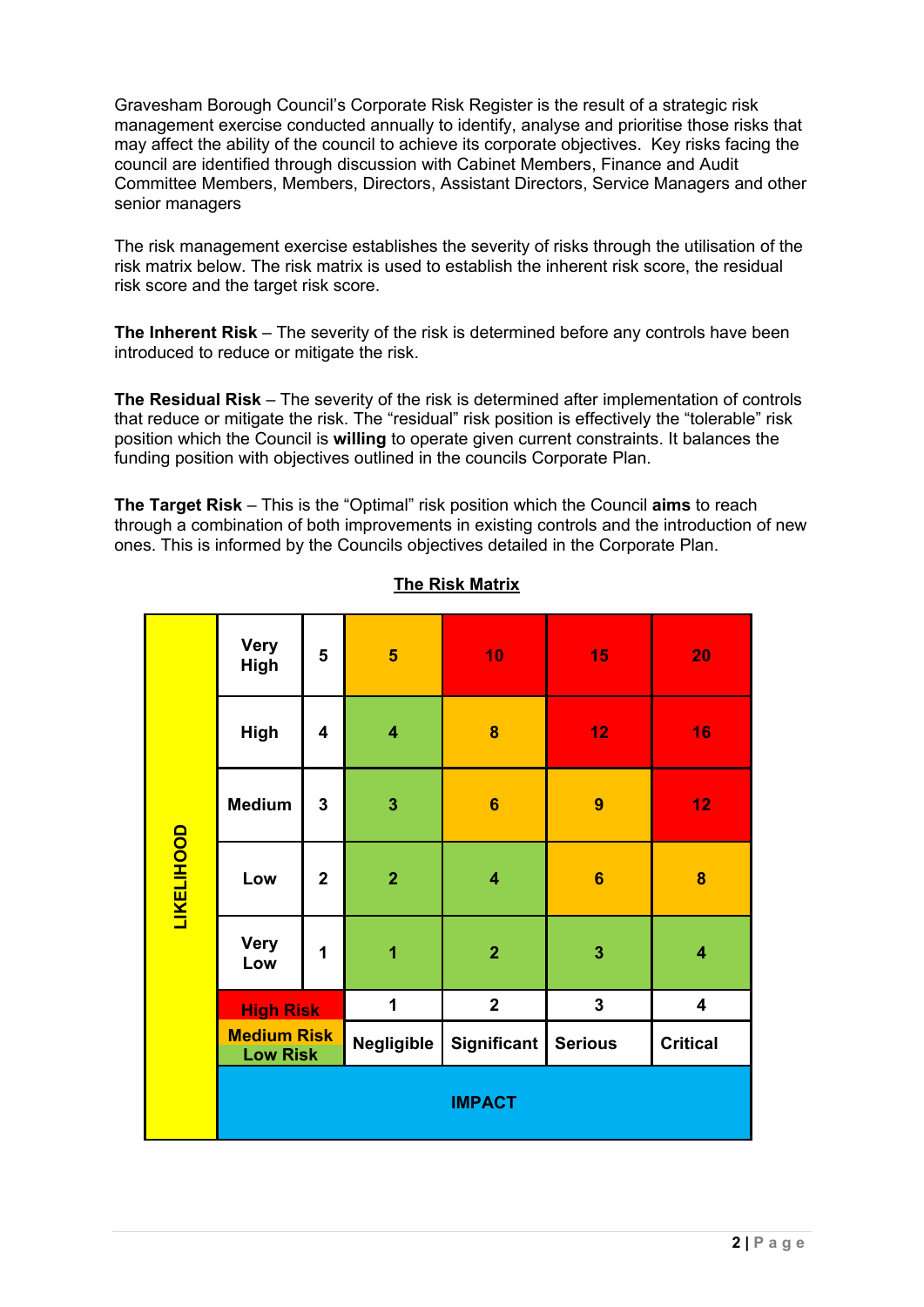## **Guidance used for assessing Likelihood and Impact**

| Likelihood: |              |                                                                                                                                                                                                                                         |
|-------------|--------------|-----------------------------------------------------------------------------------------------------------------------------------------------------------------------------------------------------------------------------------------|
| Rating      | <b>Score</b> |                                                                                                                                                                                                                                         |
| Very High   | 5            | On the evidence and knowledge of officers and members it is<br>almost certain that this issue will occur sometime within the next<br>year. The issue may have already occurred in previous years<br>either at the council or elsewhere. |
| High        | 4            | On the evidence and knowledge of officers and members it is very<br>likely that this issue or event will occur in the coming year.                                                                                                      |
| Medium      | 3            | On the evidence and knowledge of officers and members the issue<br>is more likely to occur than not in the coming year.                                                                                                                 |
| Low         | 2            | On the evidence and knowledge of officers and members it is<br>unlikely that this event will occur in the coming year. Occurrences<br>of this risk have occurred in the past but occurrences are very few<br>and far between.           |
| Very Low    | 1            | On the evidence and knowledge that this event would occur in<br>either the coming year or in future years.                                                                                                                              |

### **Impact:**

| IIIIpact.   |              |                                                                                                                                                                                                                                                                                                                                                                                                                                                                                                                           |
|-------------|--------------|---------------------------------------------------------------------------------------------------------------------------------------------------------------------------------------------------------------------------------------------------------------------------------------------------------------------------------------------------------------------------------------------------------------------------------------------------------------------------------------------------------------------------|
| Rating      | <b>Score</b> |                                                                                                                                                                                                                                                                                                                                                                                                                                                                                                                           |
| Critical    | 4            | The financial impact on the authority would threaten the council's<br>financial stability. The delivery of service to the public could be<br>affected either permanently or for a long duration and the council<br>could not achieve its key objectives. There would be a seriously<br>damaging impact on the council's reputation through poor media<br>coverage.                                                                                                                                                        |
| Serious     | 3            | The financial impact on the authority would be significant although<br>would not threaten the stability of the councils financial position.<br>Services would experience disruption with the delivery of services<br>being affected for a number of days. Whilst the council's<br>objectives would be met there would be significant delays in<br>achieving them. The council would endure poor media coverage<br>for a period of time affecting the council's reputation, which would<br>take some time to recover from. |
| Significant | $\mathbf{2}$ | There may be financial impact on the authority and/or the cost of<br>mitigating the risk could exceed the financial implications of the risk<br>there may be disruption to services and possibly delays in<br>achieving the council's objectives. There may be poor media<br>coverage, which could affect the council in the long term.                                                                                                                                                                                   |
| Negligible  | 1            | There is little or no financial impact of the risk to the authority.<br>There would be no disruption to the delivery of the council's key<br>objectives or frontline services.<br>There is no risk of this risk impacting on the councils reputation                                                                                                                                                                                                                                                                      |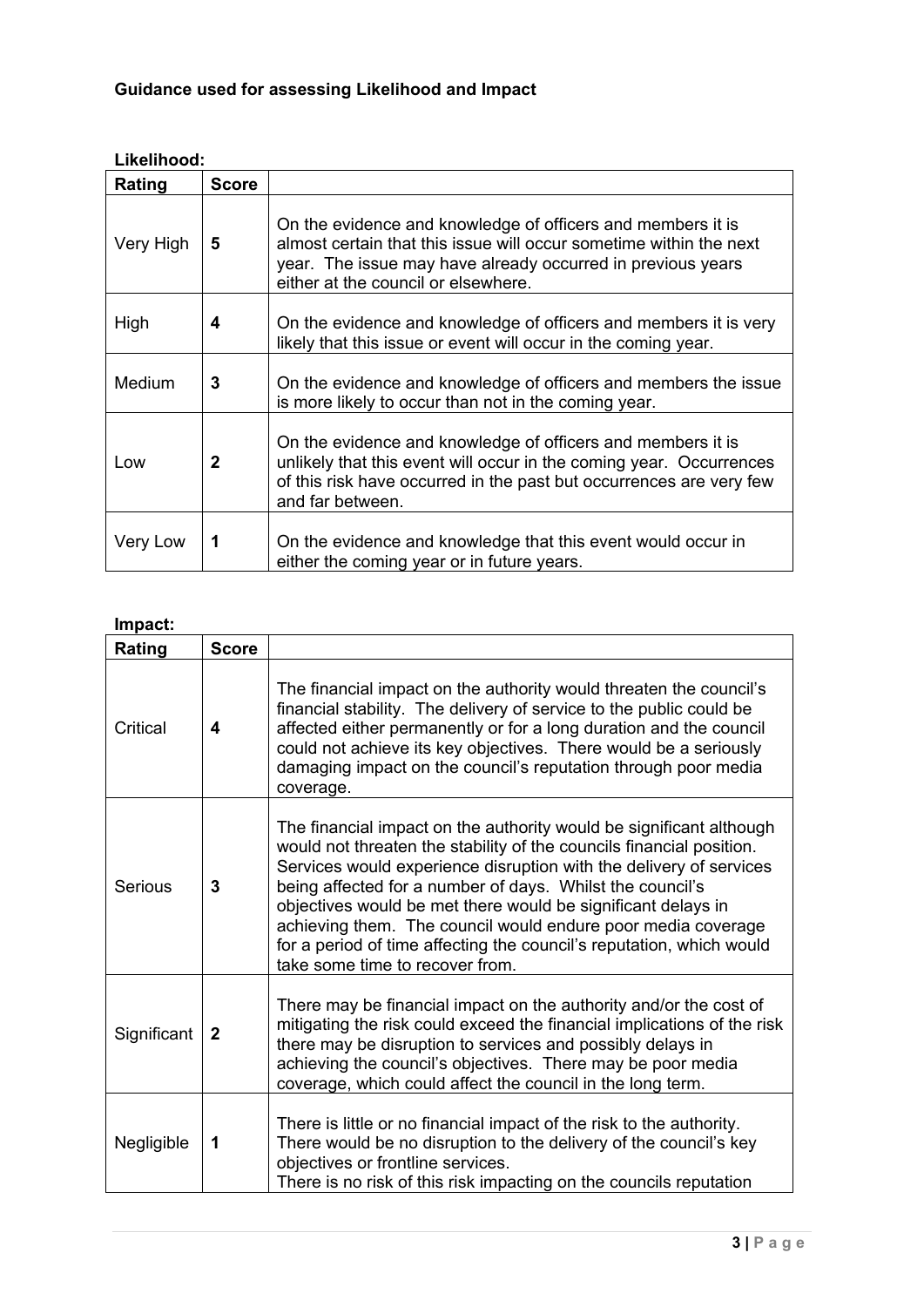All risks identified for 2022-2023 and their assessments are summarised in the table below and plotted in the Heat Map:

| <b>Risk Ref</b> | <b>Risk Description</b>                                                | <b>Inherent</b><br><b>Risk</b> | <b>Residual</b><br><b>Risk</b> | <b>Target</b><br><b>Risk</b> |
|-----------------|------------------------------------------------------------------------|--------------------------------|--------------------------------|------------------------------|
|                 | On-going financial viability of the council                            | 20                             | 12 <sub>1</sub>                | 9                            |
| 2               | Changes in national priorities and legislation                         | 20                             | 15                             | 12 <sub>1</sub>              |
| 3               | Organisational capacity/resilience                                     | 20                             | 12 <sub>1</sub>                | 9                            |
| 4               | Cyberattack resulting in data breach or corruption of data             | 16                             | 12 <sub>2</sub>                | 8                            |
| 5               | Investment risk                                                        | 15                             | 10                             | 9                            |
| 6               | Adoption and deivery of sound Local Plan                               | 16                             | 12 <sub>1</sub>                | 9                            |
|                 | Universal credit                                                       | 15                             | 6                              | 9                            |
|                 | IT infrastructure is not updated to meet the needs of the organisation | 20                             | 9                              |                              |

The risks that have generated a "High Risk" score can be seen coloured in red and these have therefore been included in the 2022-2023 Corporate Risk Register.

|            | <b>Very High</b>   | 5 |   | 5                      | $\overline{2}$ |                 |
|------------|--------------------|---|---|------------------------|----------------|-----------------|
|            | High               | 4 |   |                        | 1,3,6          |                 |
|            | <b>Medium</b>      | З |   |                        | 8              | 4               |
|            | Low                | 2 |   |                        |                |                 |
| LIKELIHOOD | <b>Very Low</b>    | 1 |   |                        |                |                 |
|            | <b>Hig Risk</b>    |   | 1 | 2                      | З              | 4               |
|            | <b>Medium Risk</b> |   |   | Negligible Significant | <b>Serious</b> | <b>Critical</b> |
|            | <b>Low Risk</b>    |   |   | <b>IMPACT</b>          |                |                 |

### **Risk Heat Map (Residual Risk)**

Given that the council works in an ever-changing environment it will be necessary to conduct similar risk management exercises on a periodic basis. Progress against management actions recorded in the register will be reviewed on a six-monthly basis by the Finance and Audit Committee.

As a contribution to good corporate governance, risk management also forms a part of the annual business planning process – each departmental business plan has a specific service risk register to identify the key risks facing that service. This reinforces the corporate risk management approach through each Service Manager giving proper formal consideration to both corporate and operational risks.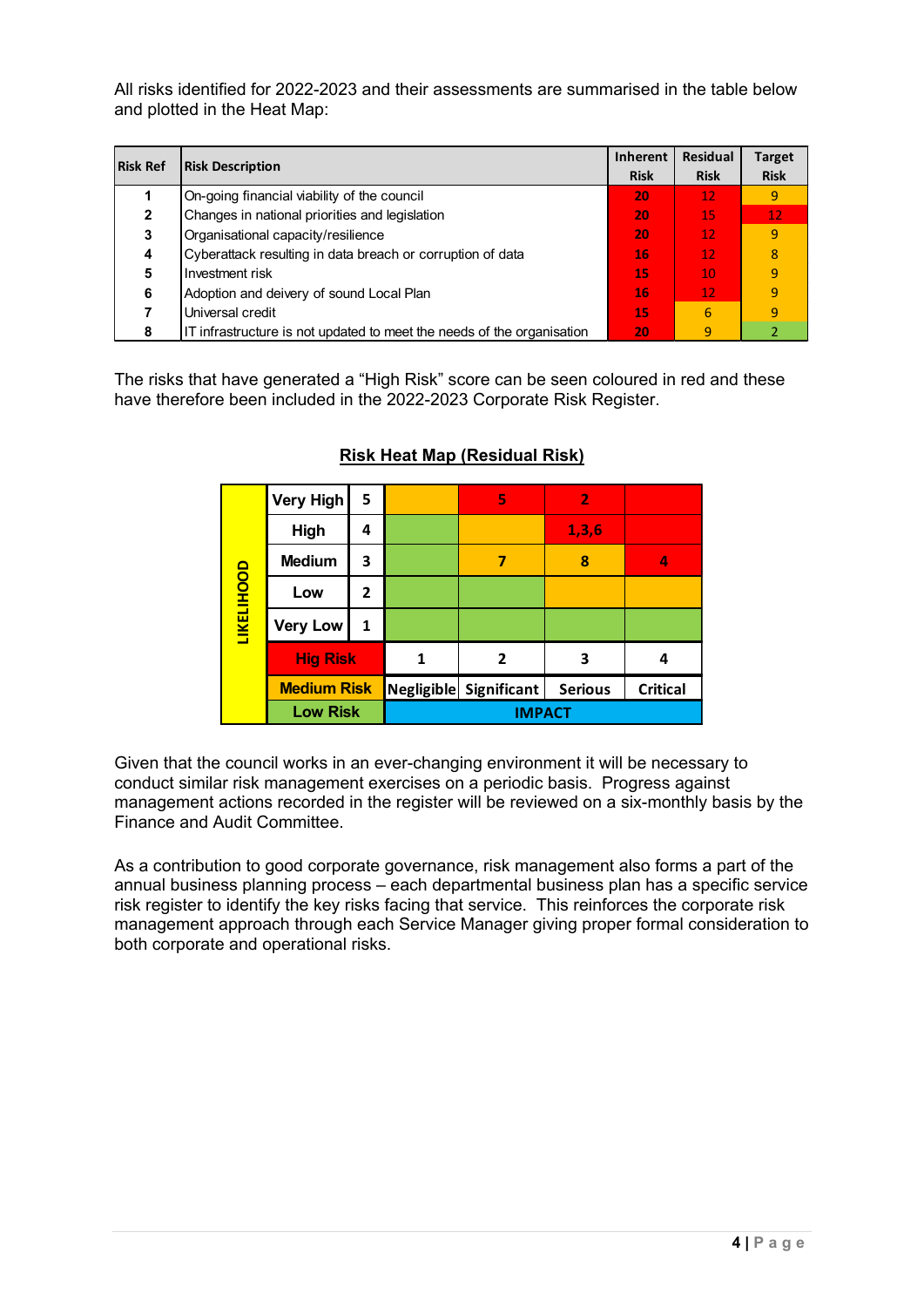| <b>The Risk</b>                    |    |        |  |              |  | Ongoing financial viability of the Council                                                                                                                                              |  |  |  |  |                          |        |  | <b>Risk No.</b> |  |  |  |
|------------------------------------|----|--------|--|--------------|--|-----------------------------------------------------------------------------------------------------------------------------------------------------------------------------------------|--|--|--|--|--------------------------|--------|--|-----------------|--|--|--|
| <b>Link to Corporate Objective</b> |    |        |  |              |  | # Progress An entrepreneurial authority; commercial in outlook and committed to continuous service improvement, underpinned by a skilled<br>workforce and strong governance environment |  |  |  |  |                          |        |  |                 |  |  |  |
| <b>Assessment Date</b>             |    |        |  |              |  | January 2022                                                                                                                                                                            |  |  |  |  |                          |        |  |                 |  |  |  |
| <b>Cabinet Portfolio</b>           |    |        |  |              |  | Leader of the Executive (but affects all portfolios)                                                                                                                                    |  |  |  |  |                          |        |  |                 |  |  |  |
| <b>Risk Owner(s)</b>               |    |        |  |              |  | Director (Corporate Services); Assistant Director (Corporate Services)                                                                                                                  |  |  |  |  |                          |        |  |                 |  |  |  |
| <b>INHERENT RISK SCORE</b>         |    |        |  |              |  | <b>RESIDUAL RISK SCORE</b>                                                                                                                                                              |  |  |  |  | <b>TARGET RISK SCORE</b> |        |  |                 |  |  |  |
| Likelihood                         | -b | Impact |  | <b>Score</b> |  | ◠<br>12 <sub>1</sub><br>Likelihood<br>Likelihood<br><b>Score</b><br>Impact                                                                                                              |  |  |  |  |                          | Impact |  | <b>Score</b>    |  |  |  |
|                                    |    |        |  |              |  |                                                                                                                                                                                         |  |  |  |  |                          |        |  |                 |  |  |  |

| Lead Officer (s)                                                       | <b>Target Date</b> |
|------------------------------------------------------------------------|--------------------|
| Director (Corporate Services); Assistant Director (Corporate Services) | March 2023         |

### **Trigger Consequences Mitigation / Control**

|                                                                                                                                                                                                                                                                                                                                                                                                                                                                   |                                                                                                                                                                                                                                                                                                                                                                                                                                                                                                                                                                                                   | <b>Mitigation / Control</b>                                                                                                                                                                                                                                                                |
|-------------------------------------------------------------------------------------------------------------------------------------------------------------------------------------------------------------------------------------------------------------------------------------------------------------------------------------------------------------------------------------------------------------------------------------------------------------------|---------------------------------------------------------------------------------------------------------------------------------------------------------------------------------------------------------------------------------------------------------------------------------------------------------------------------------------------------------------------------------------------------------------------------------------------------------------------------------------------------------------------------------------------------------------------------------------------------|--------------------------------------------------------------------------------------------------------------------------------------------------------------------------------------------------------------------------------------------------------------------------------------------|
| <b>Trigger</b><br>Financial Challenges due to changes in government legislation and<br>posed by the COVID-19 Pandemic, leading to increased financial<br>pressure on the budget.<br>Single year finance settlement for 2022/23 leaving uncertainty as to<br>how local government will be funded in future years.<br>Central Government Finance reforms have been put on hold (fair<br>funding review, business rates retention and future of new homes<br>bonus). | <b>Consequences</b><br>Difficult decisions around funding of services and quality of<br>services compromised<br>Inability to plan effectively for future years.<br>Traditional income generating activity has reduced (such as car<br>parking income and investment income) as a result of the<br>COVID-19 Pandemic.<br>Council not being able to meet its statutory obligations due to<br>lack of funding<br>Uncertainty of funding for the authority and for future projects<br>Changes in legislation have a negative financial impact on the<br>Council.<br>Impact on minimum reserve limits. | <b>Effective Budget Monitoring</b><br>Medium Term Financial Strategy in place<br>Ongoing monitoring of the Medium Term<br>Monitoring of changes in legislation by of<br>Model effects of any changes in legislatic<br>of these to the MTFP<br><b>Responding to Government Consultation</b> |
| Key corporate documents and processes in place                                                                                                                                                                                                                                                                                                                                                                                                                    | <b>Medium Term Financial Strategy</b><br><b>Medium Term Financial Plan</b><br><b>Budget monitoring process</b>                                                                                                                                                                                                                                                                                                                                                                                                                                                                                    |                                                                                                                                                                                                                                                                                            |

Ongoing monitoring of the Medium Term Financial Plan

Monitoring of changes in legislation by officers.

Model effects of any changes in legislation and application

ernment Consultations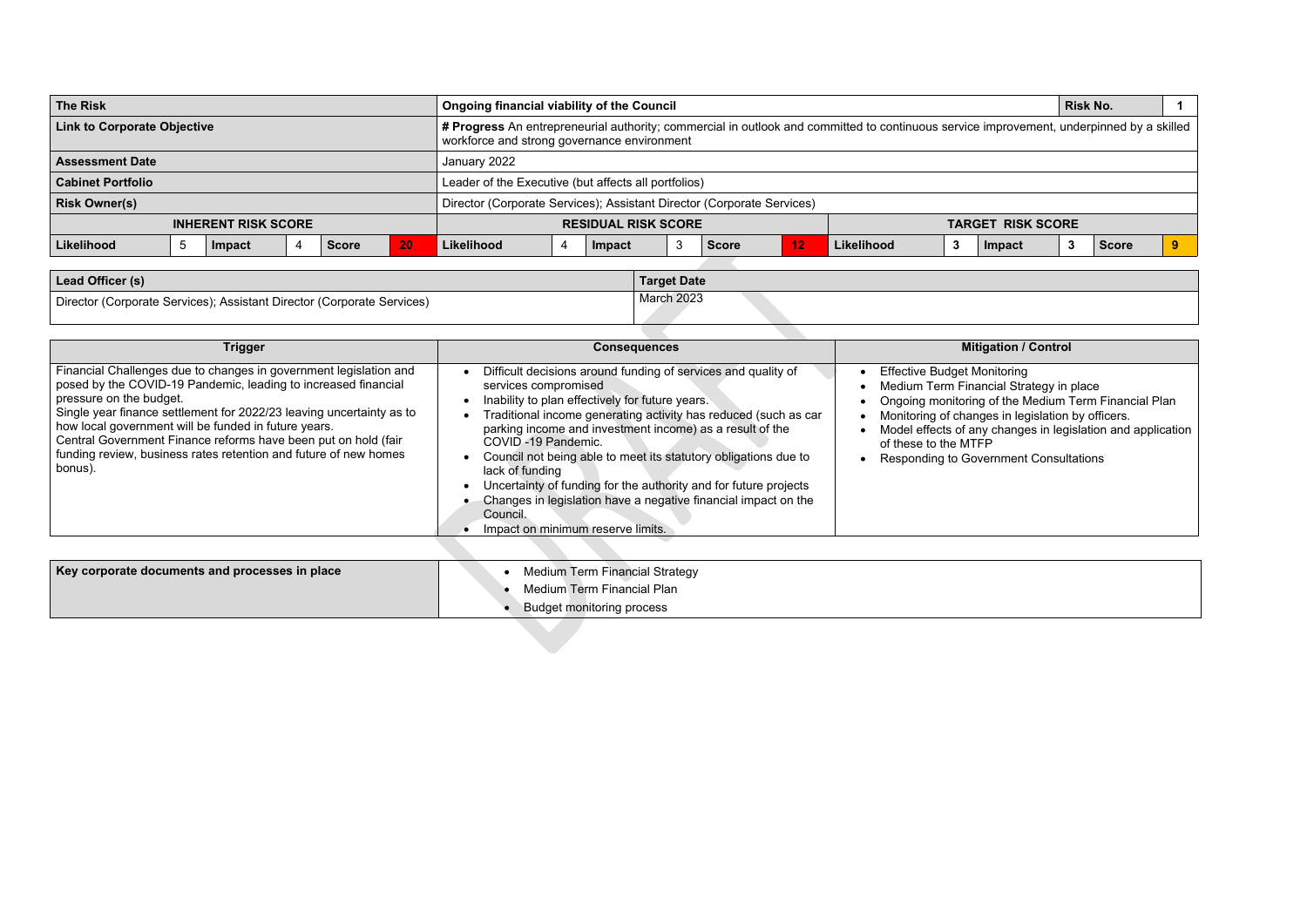| <b>The Risk</b>                    |    |        |                |              |    | Changes in national priorities and legislative change<br><b>Risk No.</b>                                                                                                                                                                                                                                                                                              |  |  |  |  |  |                                                                                                       |              |  |  | $\overline{2}$ |  |
|------------------------------------|----|--------|----------------|--------------|----|-----------------------------------------------------------------------------------------------------------------------------------------------------------------------------------------------------------------------------------------------------------------------------------------------------------------------------------------------------------------------|--|--|--|--|--|-------------------------------------------------------------------------------------------------------|--------------|--|--|----------------|--|
| <b>Link to Corporate Objective</b> |    |        |                |              |    |                                                                                                                                                                                                                                                                                                                                                                       |  |  |  |  |  | #People: a proud community; where residents can call a safe, clean and attractive borough their home. |              |  |  |                |  |
|                                    |    |        |                |              |    | #2 Place: a dynamic borough; defined by a vibrant and productive local economy taking advantage of growth in the area, supported by its<br>strong and active community.<br>#3 Progress: an entrepreneurial authority; commercial in outlook and committed to continuous service improvement, underpinned by a<br>skilled workforce and strong governance environment. |  |  |  |  |  |                                                                                                       |              |  |  |                |  |
| <b>Assessment Date</b>             |    |        |                |              |    | January 2022                                                                                                                                                                                                                                                                                                                                                          |  |  |  |  |  |                                                                                                       |              |  |  |                |  |
| <b>Cabinet Portfolio</b>           |    |        |                |              |    | All portfolios                                                                                                                                                                                                                                                                                                                                                        |  |  |  |  |  |                                                                                                       |              |  |  |                |  |
| <b>Risk Owner(s)</b>               |    |        |                |              |    | Chief Executive and Management Team                                                                                                                                                                                                                                                                                                                                   |  |  |  |  |  |                                                                                                       |              |  |  |                |  |
| <b>INHERENT RISK SCORE</b>         |    |        |                |              |    | <b>RESIDUAL RISK SCORE</b><br><b>TARGET RISK SCORE</b>                                                                                                                                                                                                                                                                                                                |  |  |  |  |  |                                                                                                       |              |  |  |                |  |
| Likelihood                         | .5 | Impact | $\overline{4}$ | <b>Score</b> | 20 | $5\phantom{.0}$<br>Likelihood<br>15<br>Likelihood<br>3<br>4<br><b>Score</b><br>Impact<br>Impact                                                                                                                                                                                                                                                                       |  |  |  |  |  | 3                                                                                                     | <b>Score</b> |  |  |                |  |

| Lead Officer (s)                                       | <b>Target Date</b> |
|--------------------------------------------------------|--------------------|
| Chief Executive/ Management Team/Wider Management Team | March 2023         |

| <b>Key corporate documents and processes in place</b> | Corporate Plan 2019-2023       |
|-------------------------------------------------------|--------------------------------|
|                                                       | Medium Term Financial Strategy |
|                                                       | Medium Term Financial Plan     |

| <b>Trigger</b>                                                                                                                                                                                                                                                                 | <b>Consequences</b>                                                                                                                                                                                                                                                                                                                                                                                                                               | <b>Mitigation / Control</b>                                                                                                                                                                                                                                                                                                                                              |
|--------------------------------------------------------------------------------------------------------------------------------------------------------------------------------------------------------------------------------------------------------------------------------|---------------------------------------------------------------------------------------------------------------------------------------------------------------------------------------------------------------------------------------------------------------------------------------------------------------------------------------------------------------------------------------------------------------------------------------------------|--------------------------------------------------------------------------------------------------------------------------------------------------------------------------------------------------------------------------------------------------------------------------------------------------------------------------------------------------------------------------|
| Changes in national priorities including National Significant<br>Infrastructure Projects (NSIP).<br>Current proposals that affect the Borough are:<br>Lower Thames Crossing (Gravesham)<br>Thurrock Flexible Generation Plant (Tilbury)<br>London Resort (Dartford, Gravesham) | Council may not have the necessary resources to deliver on key<br>projects.<br>Projects may adversely affect local residents                                                                                                                                                                                                                                                                                                                      | Circulation of monthly briefings to key officers<br>Working alongside other stakeholders and pa<br>to keep informed of developments such as:-<br><b>Local Government Association</b><br><b>District Councils Network</b><br>Kent Finance Officers Group<br>Kent Resilience Forum                                                                                         |
| Change (s) in legislation / statutory duties imposed by Central<br>Government such as<br><b>Local Government Reform</b><br>Levelling Up Agenda                                                                                                                                 | Introduction of new statutory duties could<br>Change the strategic direction of the Council<br>Result in new statutory duties not being enacted leading to legal<br>challenge<br>Entail additional workloads for officers<br>Move to an agile way, directing resources as required<br>Increase scrutiny by members and the public<br>change the way existing services are delivered<br>increase financial pressures (discussed as part of risk 1) | Information sharing and gathering across all (<br>Circulation of monthly briefings to key officers<br>legislation<br>Effective business continuity planning<br>Regular updates to members on developmen<br>changes in legislation<br>Preparation of workforce strategy<br>Co-ordination and sharing of information with<br>authorities through various networks and foru |

|                                                                                                                                                                                  |   |                             | <b>Risk No.</b> |       | 2  |
|----------------------------------------------------------------------------------------------------------------------------------------------------------------------------------|---|-----------------------------|-----------------|-------|----|
| ttractive borough their home.                                                                                                                                                    |   |                             |                 |       |    |
| onomy taking advantage of growth in the area, supported by its                                                                                                                   |   |                             |                 |       |    |
| mitted to continuous service improvement, underpinned by a                                                                                                                       |   |                             |                 |       |    |
|                                                                                                                                                                                  |   |                             |                 |       |    |
|                                                                                                                                                                                  |   |                             |                 |       |    |
|                                                                                                                                                                                  |   |                             |                 |       |    |
|                                                                                                                                                                                  |   | <b>TARGET RISK SCORE</b>    |                 |       |    |
| <b>ikelihood</b>                                                                                                                                                                 | 4 | <b>Impact</b>               | 3               | Score | 12 |
|                                                                                                                                                                                  |   |                             |                 |       |    |
|                                                                                                                                                                                  |   |                             |                 |       |    |
|                                                                                                                                                                                  |   |                             |                 |       |    |
|                                                                                                                                                                                  |   |                             |                 |       |    |
|                                                                                                                                                                                  |   | <b>Mitigation / Control</b> |                 |       |    |
| Circulation of monthly briefings to key officers<br>Working alongside other stakeholders and partner organisations<br>to keep informed of developments such as:-                 |   |                             |                 |       |    |
| <b>Local Government Association</b><br><b>District Councils Network</b><br>Kent Finance Officers Group<br>Kent Resilience Forum                                                  |   |                             |                 |       |    |
| Information sharing and gathering across all Council services                                                                                                                    |   |                             |                 |       |    |
| Circulation of monthly briefings to key officers on proposed / new                                                                                                               |   |                             |                 |       |    |
| legislation<br>Effective business continuity planning<br>Regular updates to members on developments and potential<br>changes in legislation<br>Preparation of workforce strategy |   |                             |                 |       |    |

cacegy<br>of information with other local authorities that can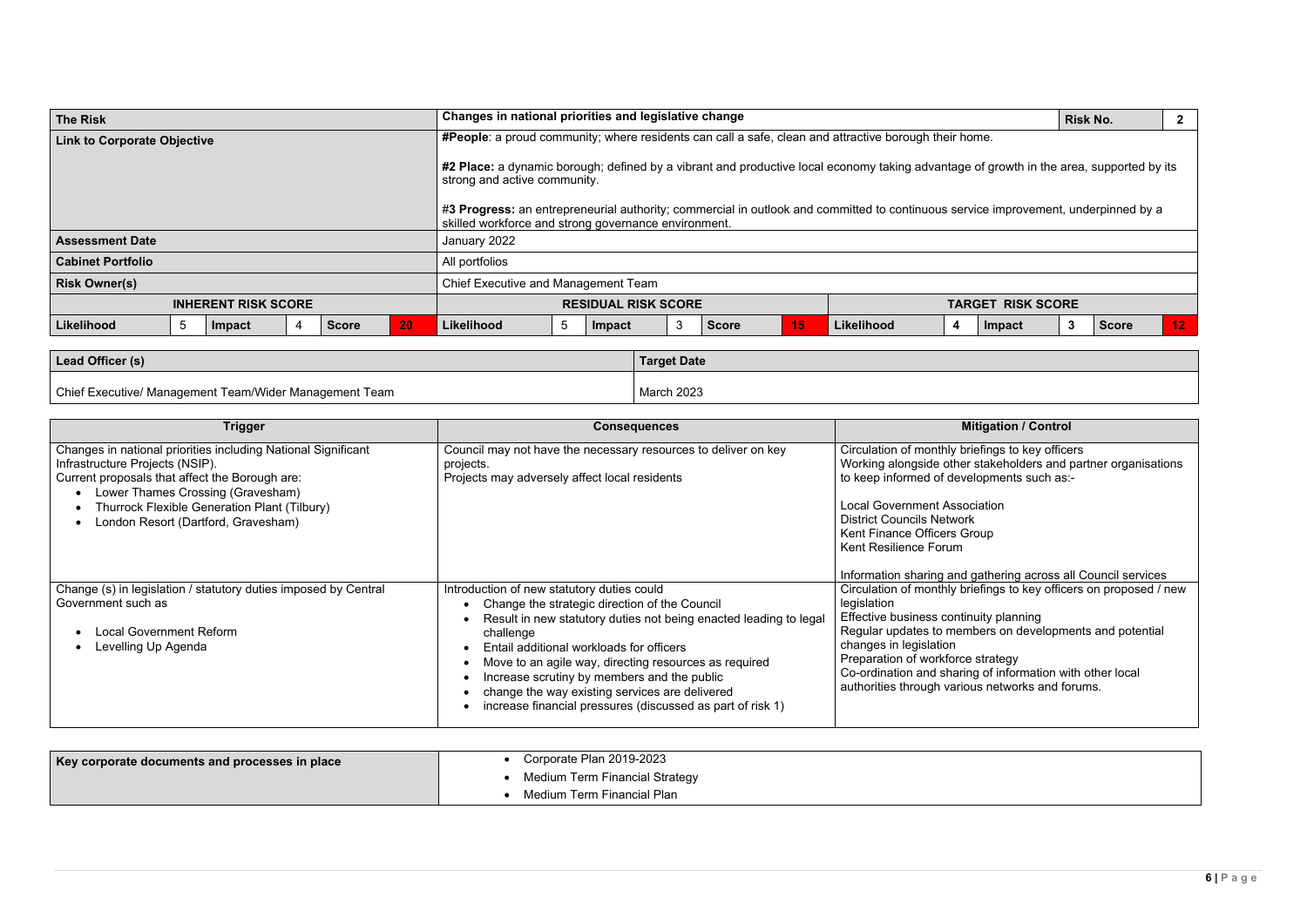| <b>Organisational capacity/resilience</b>                                                             | <b>Risk No.</b>    | $\boldsymbol{3}$           |        |              |                          |  |
|-------------------------------------------------------------------------------------------------------|--------------------|----------------------------|--------|--------------|--------------------------|--|
| #People: a proud community; where residents can call a safe, clean and attractive borough their home. |                    |                            |        |              |                          |  |
| January 2022                                                                                          |                    |                            |        |              |                          |  |
| Deputy Leader (but affects all portfolios)                                                            |                    |                            |        |              |                          |  |
| Chief Executive and Management Team                                                                   |                    |                            |        |              |                          |  |
|                                                                                                       |                    |                            |        |              |                          |  |
| Likelihood<br>Impact                                                                                  | 12<br><b>Score</b> | Likelihood<br>- 2          | Impact | <b>Score</b> |                          |  |
| 20 <sub>1</sub>                                                                                       |                    | <b>RESIDUAL RISK SCORE</b> |        |              | <b>TARGET RISK SCORE</b> |  |

| Lead Officer (s) | <b>Target Date</b> |
|------------------|--------------------|
| Laura Lowrey     | June/July 2022     |

|           | A Hybrid Working Policy was introduced from 1 November 2021<br>giving office based staff the opportunity to work from home,<br>depending on the needs of the service. Initiatives that have been<br>introduced to ensure the Council remains competitive in order to<br>retain existing staff and attract potential employees include:<br>Increased availability of training for (including qualification<br>training). |
|-----------|-------------------------------------------------------------------------------------------------------------------------------------------------------------------------------------------------------------------------------------------------------------------------------------------------------------------------------------------------------------------------------------------------------------------------|
| ٠         | Revisiting and improving advert templates and reviewing<br>where vacancies are advertised.                                                                                                                                                                                                                                                                                                                              |
|           | HR and Managers working closely to ensure career<br>progression is available within services.                                                                                                                                                                                                                                                                                                                           |
| $\bullet$ | The introduction of a Management Development Programme                                                                                                                                                                                                                                                                                                                                                                  |
|           | HR continue to monitor the levels of stress and sickness absence<br>within the Council and support line managers. When appropriate<br>staff will be referred to Occupational Health and the Employee<br>Assistance Programme. Other initiatives in order to support staff<br>wellbeing that have been introduced and will continue, include:<br>Undertaking periodic Wellbeing surveys amongst the                      |
|           | workforce.                                                                                                                                                                                                                                                                                                                                                                                                              |
| $\bullet$ | Reviewing the format of the joint staff forum to ensure the<br>whole workforce is represented at the meetings and includes<br>a wellbeing item on the agenda.                                                                                                                                                                                                                                                           |
| ٠         | Undertaking weekly Webinars that are run by the Council's<br>Employee Assistance Programme.                                                                                                                                                                                                                                                                                                                             |
| $\bullet$ | Reviewing and promoting the role of the Councils Mental<br>Health Champions.                                                                                                                                                                                                                                                                                                                                            |
| $\bullet$ | Continuing Investors in People reviews next one due in April<br>2022.                                                                                                                                                                                                                                                                                                                                                   |
|           | All line managers undertook training in November 2021 on<br>Leadership Behaviours for Managing and Motivating Hybrid Teams.<br>The Hybrid Working Policy provides office based staff the<br>opportunity to adopt a better work life balance.                                                                                                                                                                            |

| <b>Trigger</b>                                                                                                                                                       | <b>Consequences</b>                                                                                                                                                                                                                                                                                                             | <b>Mitigation / Control</b>                                                                                                                                                                                                                                                                                                                                                                                                                                                                                                                                                                                                                                                                                                                                                                |
|----------------------------------------------------------------------------------------------------------------------------------------------------------------------|---------------------------------------------------------------------------------------------------------------------------------------------------------------------------------------------------------------------------------------------------------------------------------------------------------------------------------|--------------------------------------------------------------------------------------------------------------------------------------------------------------------------------------------------------------------------------------------------------------------------------------------------------------------------------------------------------------------------------------------------------------------------------------------------------------------------------------------------------------------------------------------------------------------------------------------------------------------------------------------------------------------------------------------------------------------------------------------------------------------------------------------|
| External opportunities of agile and home working in light of the COVID<br>pandemic is making it difficult to recruit staff, especially those in<br>specialist roles. | Increase in turnover resulting with a reduction in staff,<br>Specialist roles remain vacant for prolonged periods of time, placing<br>additional pressures on staff in service areas which may already<br>have stretched resources.<br>Increased agency costs<br>Services areas with reduced staff will suffer a greater impact | A Hybrid Working Policy was introduced from 1 November:<br>giving office based staff the opportunity to work from home,<br>depending on the needs of the service. Initiatives that have<br>introduced to ensure the Council remains competitive in ord<br>retain existing staff and attract potential employees include:<br>Increased availability of training for (including qualifi<br>training).<br>Revisiting and improving advert templates and revie<br>where vacancies are advertised.<br>HR and Managers working closely to ensure career<br>progression is available within services.<br>The introduction of a Management Development Pro                                                                                                                                         |
| Overstretched resources resulting with reduced staff motivation, low<br>morale and increased sickness and stress levels.                                             | Council will be required to provide additional help and support to<br>overcome problems.                                                                                                                                                                                                                                        | HR continue to monitor the levels of stress and sickness ab<br>within the Council and support line managers. When approp<br>staff will be referred to Occupational Health and the Employ<br>Assistance Programme. Other initiatives in order to suppor<br>wellbeing that have been introduced and will continue, inclu<br>• Undertaking periodic Wellbeing surveys amongst the<br>workforce.<br>Reviewing the format of the joint staff forum to ensure<br>whole workforce is represented at the meetings and<br>a wellbeing item on the agenda.<br>Undertaking weekly Webinars that are run by the Co<br>Employee Assistance Programme.<br>Reviewing and promoting the role of the Councils M<br><b>Health Champions.</b><br>Continuing Investors in People reviews next one due<br>2022. |
| Staff (especially office based) experiencing difficulties in adapting to<br>remote working                                                                           | Increase in organisational stress negatively impacting productivity<br>and mental health and wellbeing.                                                                                                                                                                                                                         | All line managers undertook training in November 2021 on<br>Leadership Behaviours for Managing and Motivating Hybric<br>The Hybrid Working Policy provides office based staff the<br>opportunity to adopt a better work life balance.                                                                                                                                                                                                                                                                                                                                                                                                                                                                                                                                                      |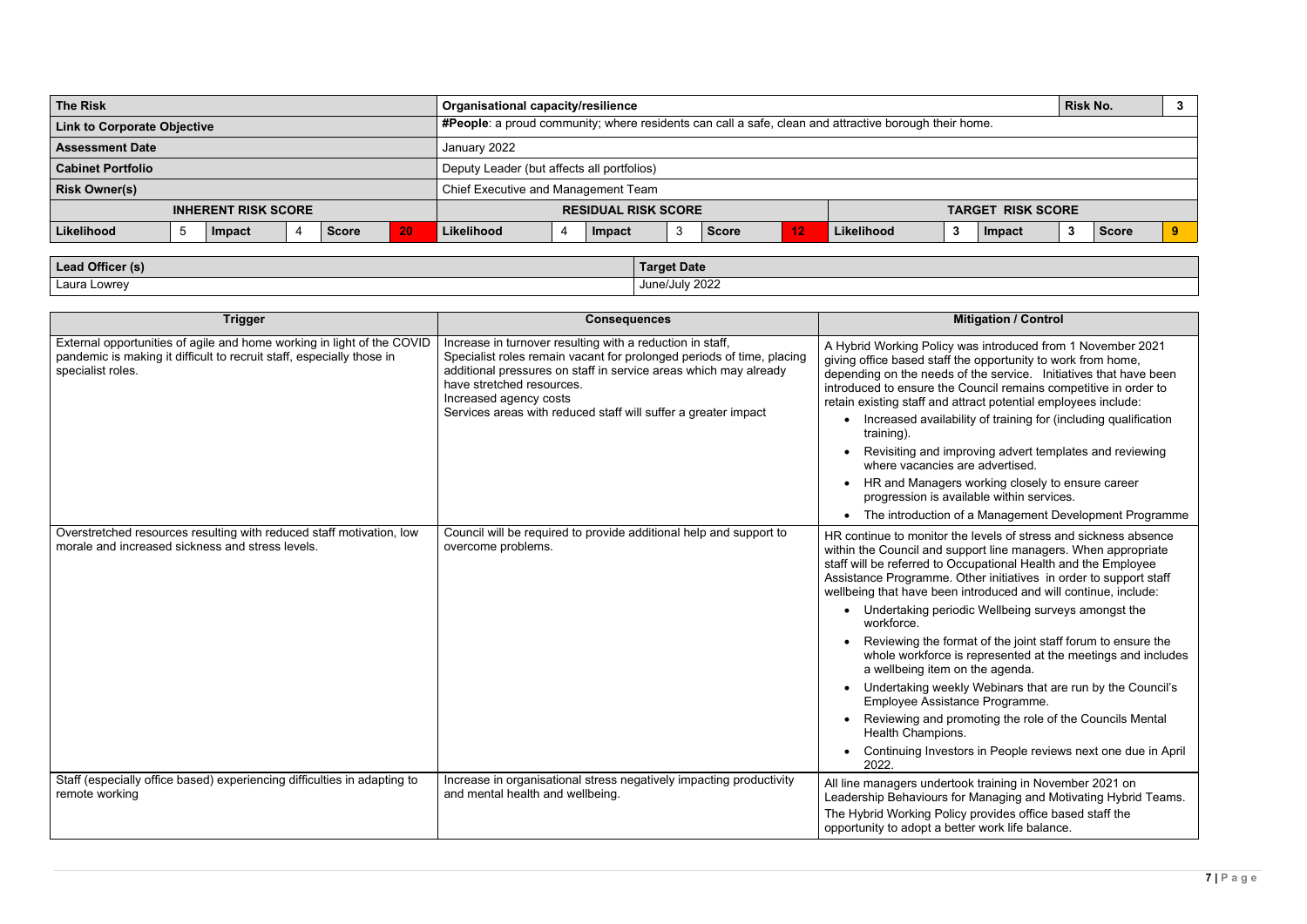| Key corporate documents and processes in | Corporate Business Plan 2019-2023 |
|------------------------------------------|-----------------------------------|
| place                                    | Workforce Development Plan        |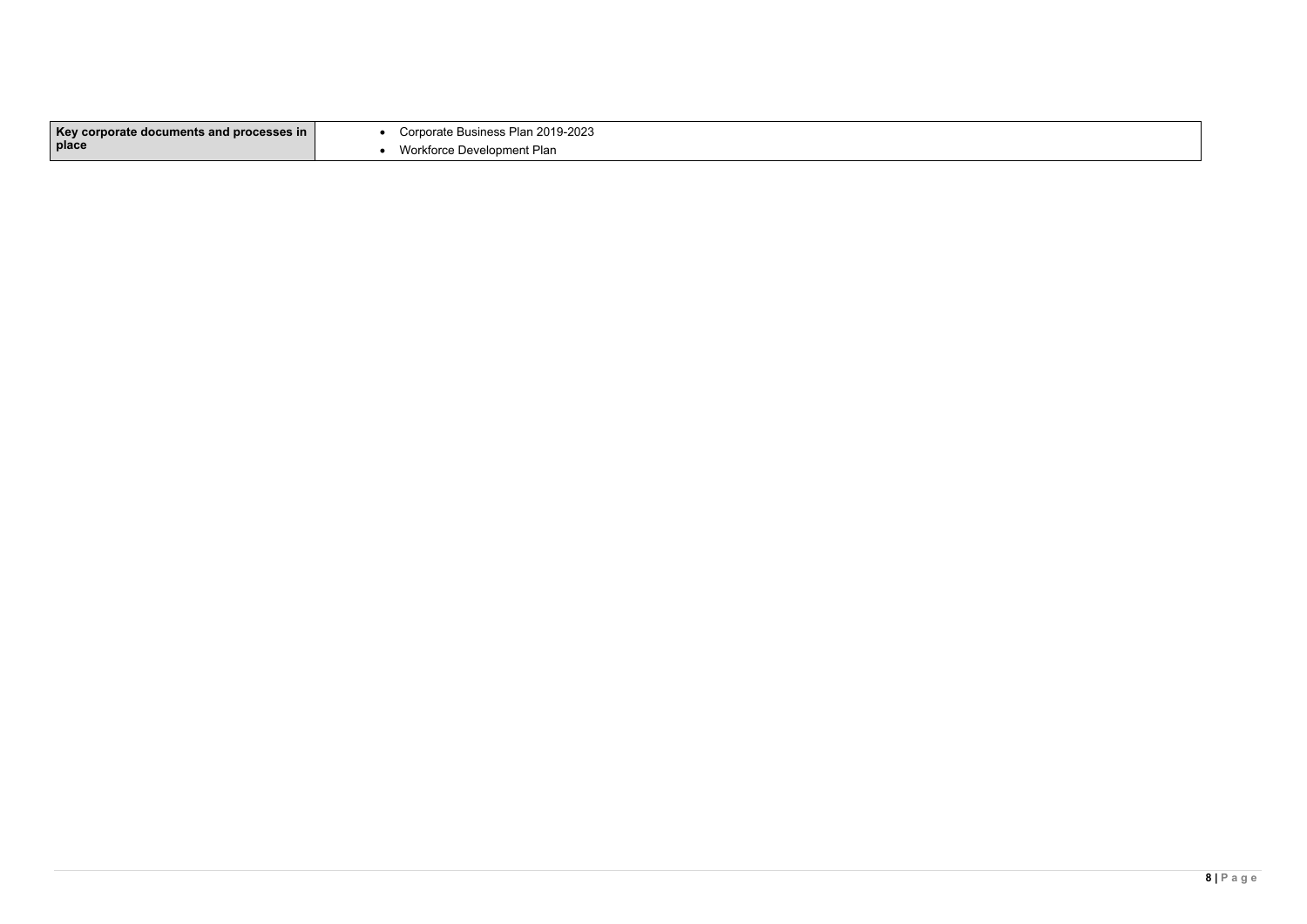| <b>The Risk</b>                                              |                |                            |   |              | Cyberattack resulting in data breach or corruption of data                                                                                                                                                                                                                                                              |                               |   |        |                                                        |       |    |            | <b>Risk No.</b> | $\overline{\mathbf{4}}$ |              |              |   |
|--------------------------------------------------------------|----------------|----------------------------|---|--------------|-------------------------------------------------------------------------------------------------------------------------------------------------------------------------------------------------------------------------------------------------------------------------------------------------------------------------|-------------------------------|---|--------|--------------------------------------------------------|-------|----|------------|-----------------|-------------------------|--------------|--------------|---|
| <b>Link to Corporate Objective</b>                           |                |                            |   |              | #3 Progress: an entrepreneurial authority; commercial in outlook and committed to continuous service improvement, underpinned by a<br>skilled workforce and strong governance environment<br>Deliver a more resilient, creative, cost effective Council<br>Digital innovation<br>Successfully manage key business risks |                               |   |        |                                                        |       |    |            |                 |                         |              |              |   |
| <b>Assessment Date</b>                                       |                |                            |   |              |                                                                                                                                                                                                                                                                                                                         | January 2022                  |   |        |                                                        |       |    |            |                 |                         |              |              |   |
| <b>Cabinet Portfolio</b>                                     |                |                            |   |              |                                                                                                                                                                                                                                                                                                                         | Leader                        |   |        |                                                        |       |    |            |                 |                         |              |              |   |
| <b>Risk Owner(s)</b>                                         |                |                            |   |              |                                                                                                                                                                                                                                                                                                                         | Director (Corporate Services) |   |        |                                                        |       |    |            |                 |                         |              |              |   |
|                                                              |                | <b>INHERENT RISK SCORE</b> |   |              |                                                                                                                                                                                                                                                                                                                         |                               |   |        | <b>RESIDUAL RISK SCORE</b><br><b>TARGET RISK SCORE</b> |       |    |            |                 |                         |              |              |   |
| Likelihood                                                   | $\overline{4}$ | Impact                     | 4 | <b>Score</b> | 16 <sub>1</sub>                                                                                                                                                                                                                                                                                                         | Likelihood                    | 3 | Impact | 4                                                      | Score | 12 | Likelihood | $\mathbf{2}$    | <b>Impact</b>           | $^{\circ}$ 4 | <b>Score</b> | 8 |
| Lead Officer (s)<br>Assistant Director (Transformation & IT) |                |                            |   |              |                                                                                                                                                                                                                                                                                                                         |                               |   |        | <b>Target Date</b><br>November 2022                    |       |    |            |                 |                         |              |              |   |

| Lead Officer (s)                         | <b>Target Date</b> |
|------------------------------------------|--------------------|
| Assistant Director (Transformation & IT) | November 2022      |

| <b>Trigger</b>                                                 | <b>Consequences</b>                                                                                                                                                                                                                                                                                                                                                                                                                                                            | <b>Miti</b>                                                                                                                                                                     |
|----------------------------------------------------------------|--------------------------------------------------------------------------------------------------------------------------------------------------------------------------------------------------------------------------------------------------------------------------------------------------------------------------------------------------------------------------------------------------------------------------------------------------------------------------------|---------------------------------------------------------------------------------------------------------------------------------------------------------------------------------|
| Member of staff falls victim to phishing attack                | The login credentials used by a member of staff is stolen enabling an<br>unauthorised user to access and modify data and systems used by that<br>person. In the case of a user with access to privileged systems this may<br>also enable administrative access and the ability to move laterally between<br>systems. The ultimate consequence could be a cyber-attack resulting in a<br>loss of access to Council systems and data.                                            | Cyber awareness<br>Use of strong pas<br>Use of multifactor<br>Separation of adn<br>user accounts<br>In 2022 a dedicate<br>established which<br>across the Counc                 |
| Member of staff falls victim to "drive by download"            | A member of staff visits a website which has been poisoned with malware<br>which automatically runs when the web page is viewed. The malware is<br>able to access resources on the computer with the same level of access<br>as the logged in user, or with elevated privileges if combined with<br>additional vulnerabilities (such as unpatched software), The ultimate<br>consequence could be a cyber-attack resulting in a loss of access to<br>Council systems and data. | Use of web filterin<br>high risk websites<br>Use of antivirus so<br>Use of non-admin<br>web<br>Timely patching o<br>In 2022 a dedicate<br>established which<br>across the Counc |
| Misconfiguration of IT Infrastructure results in a breach      | An item of IT infrastructure is accidentally configured in such a way that it<br>allows exploitation by an external actor to carry out a cyber-attack resulting<br>in a loss of access to Council systems and data                                                                                                                                                                                                                                                             | Policies, processe<br>IT infrastructure<br>Staff training<br>In 2022 a dedicate<br>established which<br>across the Counc                                                        |
| Brute force attack against IT infrastructure results in breach | An attacker constantly attempts to gain access to Council systems via<br>external infrastructure (web sites, email systems, vpn) in a systematic way<br>with the hope of finding a vulnerability which will provide access to Council                                                                                                                                                                                                                                          | Regular review of<br>and network confi<br>operating effective                                                                                                                   |

## **Trigation** / **Control** s training for staff **usswords** or authentication Iministrative accounts from general • In 2022 a dedicated IT Security Officer post will be established which will coordinate all IT security activity across the Council and improve our security posture ing software to control access to known software inistrative accounts when browsing the of software vulnerabilities Ited IT Security Officer post will be established which will coordinate all IT security activity cil and improve our security posture ses, and procedures for configuration of ated IT Security Officer post will be established which will coordinate all IT security activity across the Council and improve our security posture of IT defences (such as firewall rules ifigurations) to ensure they are vely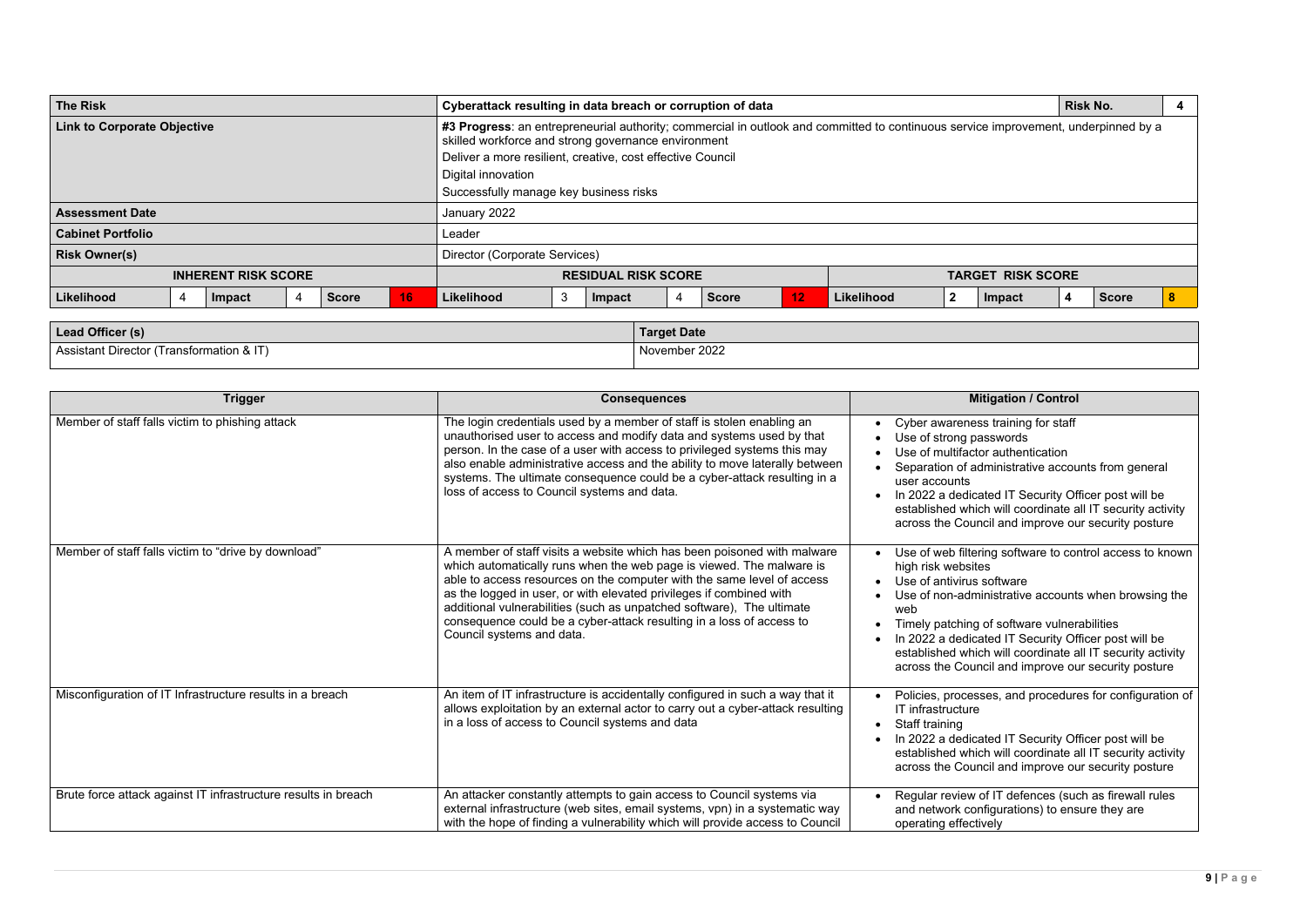|                                                              | systems and data. Once access has been gained, the ultimate<br>consequence could be a cyberattack resulting in a loss of access to<br>Council systems and data.                                                                                                                                                                                                           | Regular scanning of IT infrastructure to identify what an<br>attacker is able to see<br>Central recording of security incident logs which can<br>identify when attacks happen<br>In 2022 a Security Operations Centre managed service<br>will be explored in order to provide 24/7 proactive<br>monitoring of our IT environment and highlighting any<br>risks for further action on immediate identification<br>In 2022 a dedicated IT Security Officer post will be<br>established which will coordinate all IT security activity<br>across the Council and improve our security posture |
|--------------------------------------------------------------|---------------------------------------------------------------------------------------------------------------------------------------------------------------------------------------------------------------------------------------------------------------------------------------------------------------------------------------------------------------------------|--------------------------------------------------------------------------------------------------------------------------------------------------------------------------------------------------------------------------------------------------------------------------------------------------------------------------------------------------------------------------------------------------------------------------------------------------------------------------------------------------------------------------------------------------------------------------------------------|
| Unpatched software vulnerability results in breach           | All software has the potential to have bugs and programming errors.<br>Unpatched software means there are vulnerabilities in a program or code<br>that the Council is aware of and will not or cannot fix. Bugs in software can<br>be exploited to carry out tasks for which the software was not originally<br>designed to perform, such as carrying out a cyber-attack. | Only use software which is supported by the supplier<br>Apply patches to software in a timely manner when<br>notified by the supplier of a vulnerability<br>In 2022 further systems and procedures will be<br>explored for the automation of loading software patches<br>to speed up the process and reduce the amount of time<br>software is vulnerable<br>In 2022 a dedicated IT Security Officer post will be<br>established which will coordinate all IT security activity<br>across the Council and improve our security posture                                                      |
| Denial of service attack prevents IT systems from being used | The Council's internet connections is flooded with a high volume of<br>meaningless data which prevent legitimate data from getting through.<br>Access to Council services for staff and members of the public is<br>prevented and the systems appear to be down.                                                                                                          | The Councils internet connection provided by KPSN<br>features a high level of Distributed Denial of Service<br>protection from JISC (the internet service provider)<br>In 2022 a Security Operations Centre managed service<br>will be explored in order to provide 24/7 proactive<br>monitoring of our IT environment and highlighting any<br>risks for further action on immediate identification<br>In 2022 a dedicated IT Security Officer post will be<br>established which will coordinate all IT security activity<br>across the Council and improve our security posture           |
| Ransomware attack steals and then deletes Council data       | A malicious actor who has gained a foothold within the Council IT<br>infrastructure is able steal large volumes of data before destroying access<br>to that data for the Council. Staff are not able to access their systems or<br>data and provide their services.                                                                                                       | Regular backup of data to systems that have<br>ransomware protection and immutable storage<br>In 2022 a Security Operations Centre managed service<br>will be explored in order to provide 24/7 proactive<br>monitoring of our IT environment and highlighting any<br>risks for further action on immediate identification<br>In 2022 a dedicated IT Security Officer post will be<br>established which will coordinate all IT security activity<br>across the Council and improve our security posture                                                                                    |
| Key corporate documents and processes in place               | <b>Business Continuity Plans</b><br>• IT Security Policies                                                                                                                                                                                                                                                                                                                |                                                                                                                                                                                                                                                                                                                                                                                                                                                                                                                                                                                            |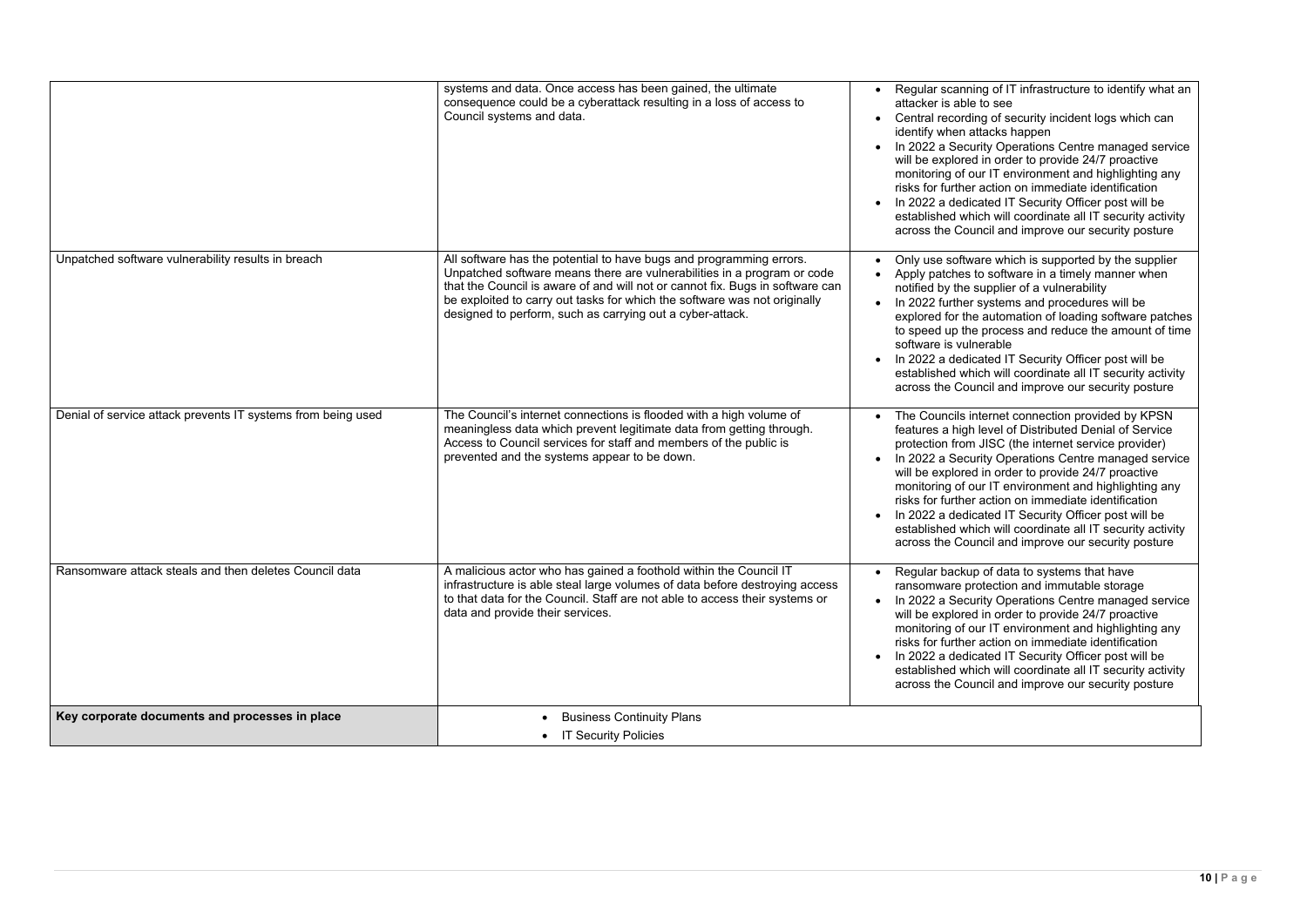| <b>The Risk</b>                           | <b>Investment Risk</b><br><b>Risk No.</b>                                                                                                                                                 |                                           |  |  |  |  |
|-------------------------------------------|-------------------------------------------------------------------------------------------------------------------------------------------------------------------------------------------|-------------------------------------------|--|--|--|--|
| <b>Link to Corporate Objective</b>        | #3 Progress: an entrepreneurial authority; commercial in outlook and committed to continuous service improvement, underpinned by a<br>skilled workforce and strong governance environment |                                           |  |  |  |  |
| <b>Assessment Date</b>                    | January 2022                                                                                                                                                                              |                                           |  |  |  |  |
| <b>Cabinet Portfolio</b>                  | Leader                                                                                                                                                                                    |                                           |  |  |  |  |
| <b>Risk Owner(s)</b>                      | Director (Corporate Services)                                                                                                                                                             |                                           |  |  |  |  |
| <b>INHERENT RISK SCORE</b>                | <b>RESIDUAL RISK SCORE</b>                                                                                                                                                                | <b>TARGET RISK SCORE</b>                  |  |  |  |  |
| Likelihood<br>3<br><b>Score</b><br>Impact | Likelihood<br>10<br><b>Score</b><br>Impact                                                                                                                                                | Likelihood<br>9<br><b>Score</b><br>Impact |  |  |  |  |

| Lead Officer (s)                                                       | <b>Target Date</b> |
|------------------------------------------------------------------------|--------------------|
| Director (Corporate Services), Assistant Director (Corporate Services) | March 2023         |

I income protection reserve. Currently this reserve is set at 25% of annual commercial income. Maintaining and reviewing the Property Acquisition Strategy and ensuring all commercial investments align with this strategy.

erty portfolio to ensure it is compliant nd PWLB criteria.

opportunities / income streams.

| <b>Trigger</b>                                                                                                                                         | <b>Consequences</b>                                                                                                                                                                                  | <b>Mitigation / Control</b>                                                                                                                                                                                                                                                                                                                                                                                                                                                          |
|--------------------------------------------------------------------------------------------------------------------------------------------------------|------------------------------------------------------------------------------------------------------------------------------------------------------------------------------------------------------|--------------------------------------------------------------------------------------------------------------------------------------------------------------------------------------------------------------------------------------------------------------------------------------------------------------------------------------------------------------------------------------------------------------------------------------------------------------------------------------|
| Investments do not perform as expected                                                                                                                 | Investment income is reduced, negatively impacting on budget and the<br>reputation of the Council which could impact on the delivery of services<br>due to the loss of income.                       | External professional advice is sought on new inve<br>such as from the Councils treasury management a<br>subjected to due diligence checks<br>Regular meetings with fund managers to ascertain<br>investments are performing.<br>Maintaining and reporting on the Council's Treasur<br>Strategy and Capital Strategy, which set out the cri<br>investments<br>Regular updates to members and management tea<br>investment performance.<br>Monitoring and review of treasury activity |
| Commercial property does not maintain the expected rental yield                                                                                        | Reduction in income for the Council which could adversely affect the<br>delivery of services due to lack of financial resources.                                                                     | Close working between finance and property servid<br>early identification of risks or opportunities to the C<br>investment portfolio.<br>Maintaining the commercial income protection rese<br>this reserve is set at 25% of annual commercial inc<br>Maintaining and reviewing the Property Acquisition<br>ensuring all commercial investments align with this<br>Development of a Commercial Income Dashboard.                                                                      |
| Government intervention on investment activity for example potential<br>changes to the Prudential Code and access to Public Works Loan<br>Board (PWLB) | Council could be limited in its investment options going forward<br>Requirement to disinvest in some areas that are performing well to<br>ensure compliance with the relevant codes and legislation. | Review of commercial property portfolio to ensure<br>with the Prudential Code and PWLB criteria.<br>Research other investment opportunities / income                                                                                                                                                                                                                                                                                                                                 |
| Key corporate documents and processes in place                                                                                                         | <b>Treasury Management Strategy</b><br><b>Capital Strategy</b>                                                                                                                                       |                                                                                                                                                                                                                                                                                                                                                                                                                                                                                      |

| <b>Property Acquisition Strategy</b> |
|--------------------------------------|
|--------------------------------------|

e is sought on new investment activity reasury management advisors and  $the  $\sim$$ 

managers to ascertain how

on the Council's Treasury Management gy, which set out the criteria for

rs and management team on

### easury activity

Close working between finance and property services to enable early identification of risks or opportunities to the Council's